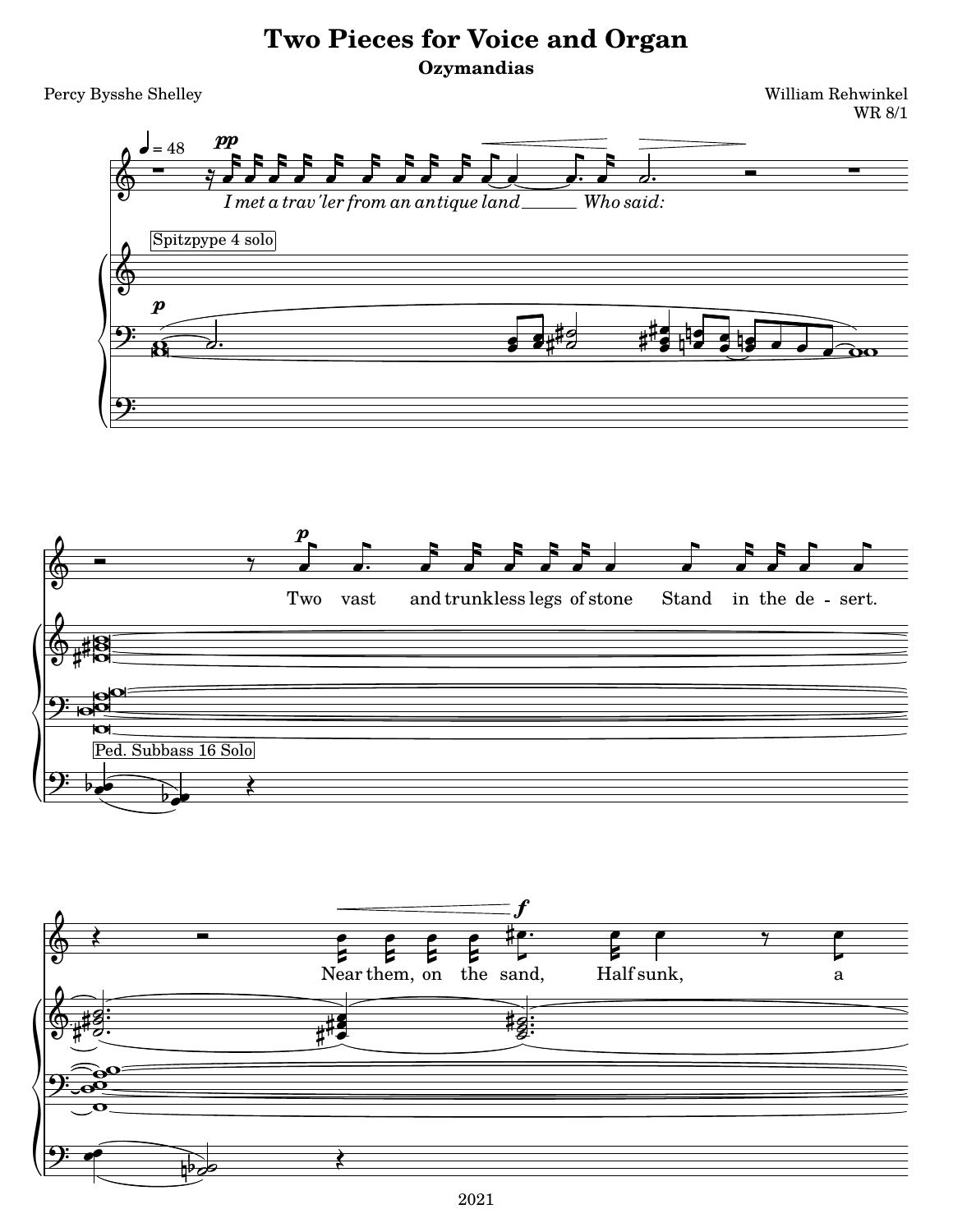



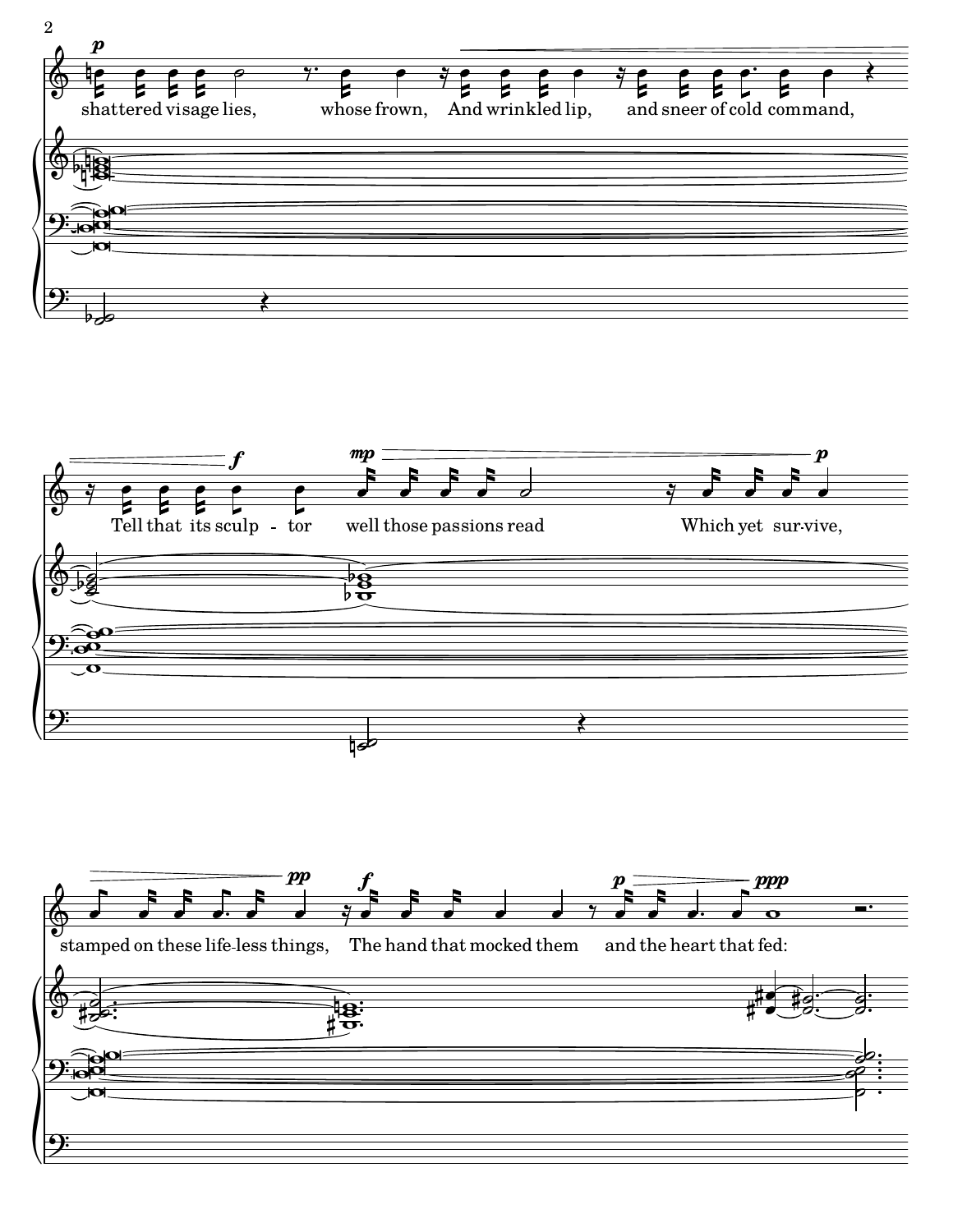

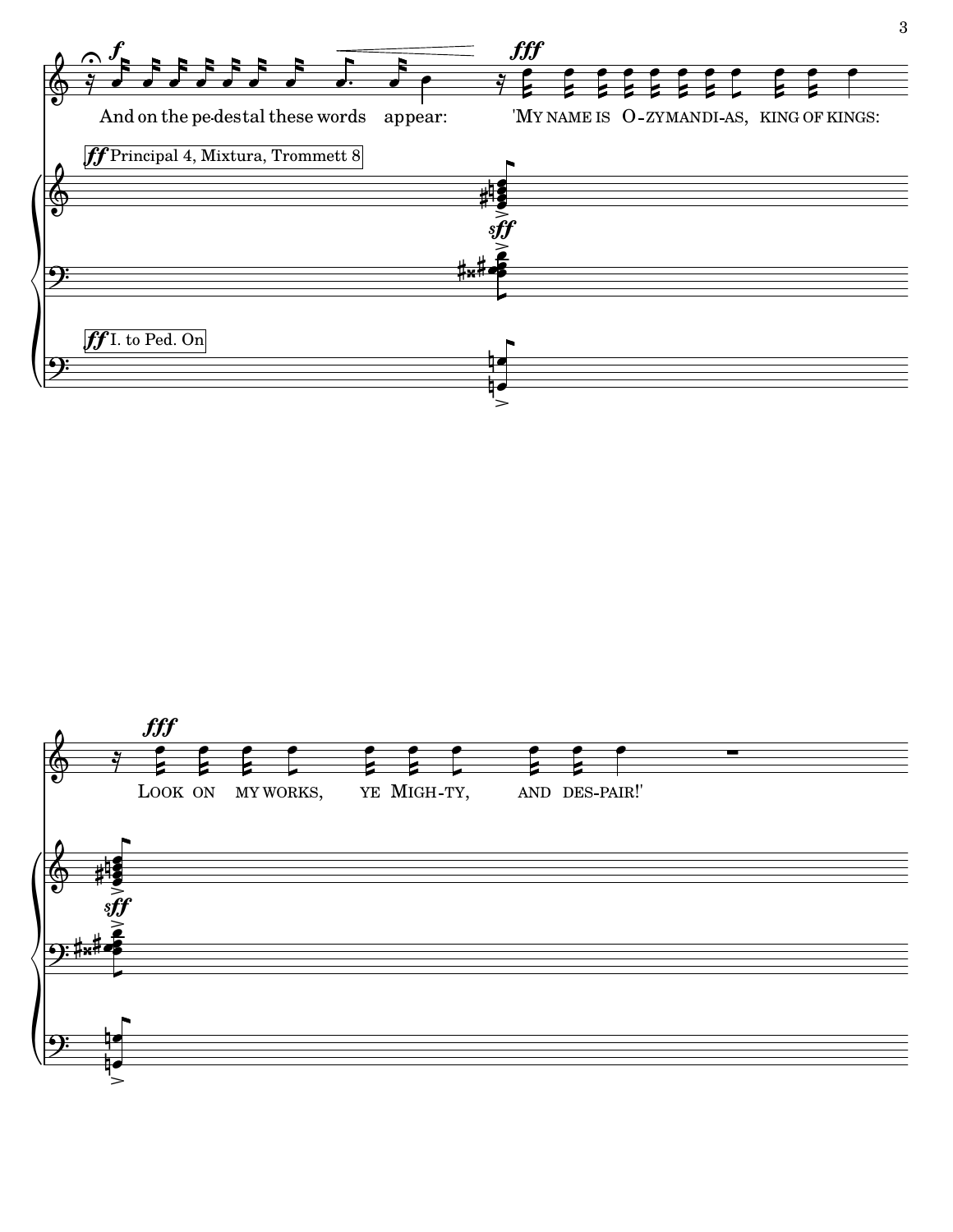

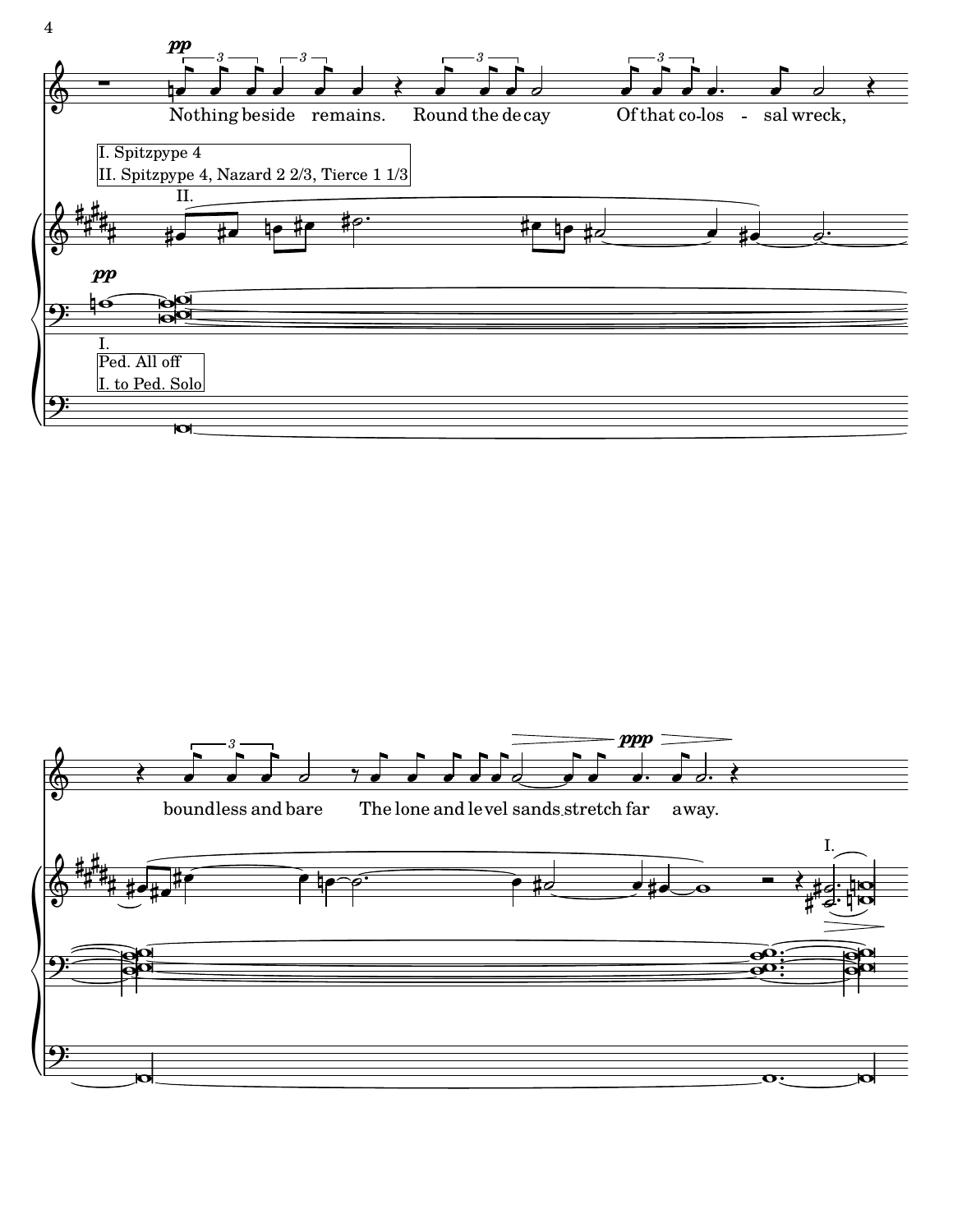## By the Rivers of Babylon

William Rehwinkel  $\rm WR$ 8/2





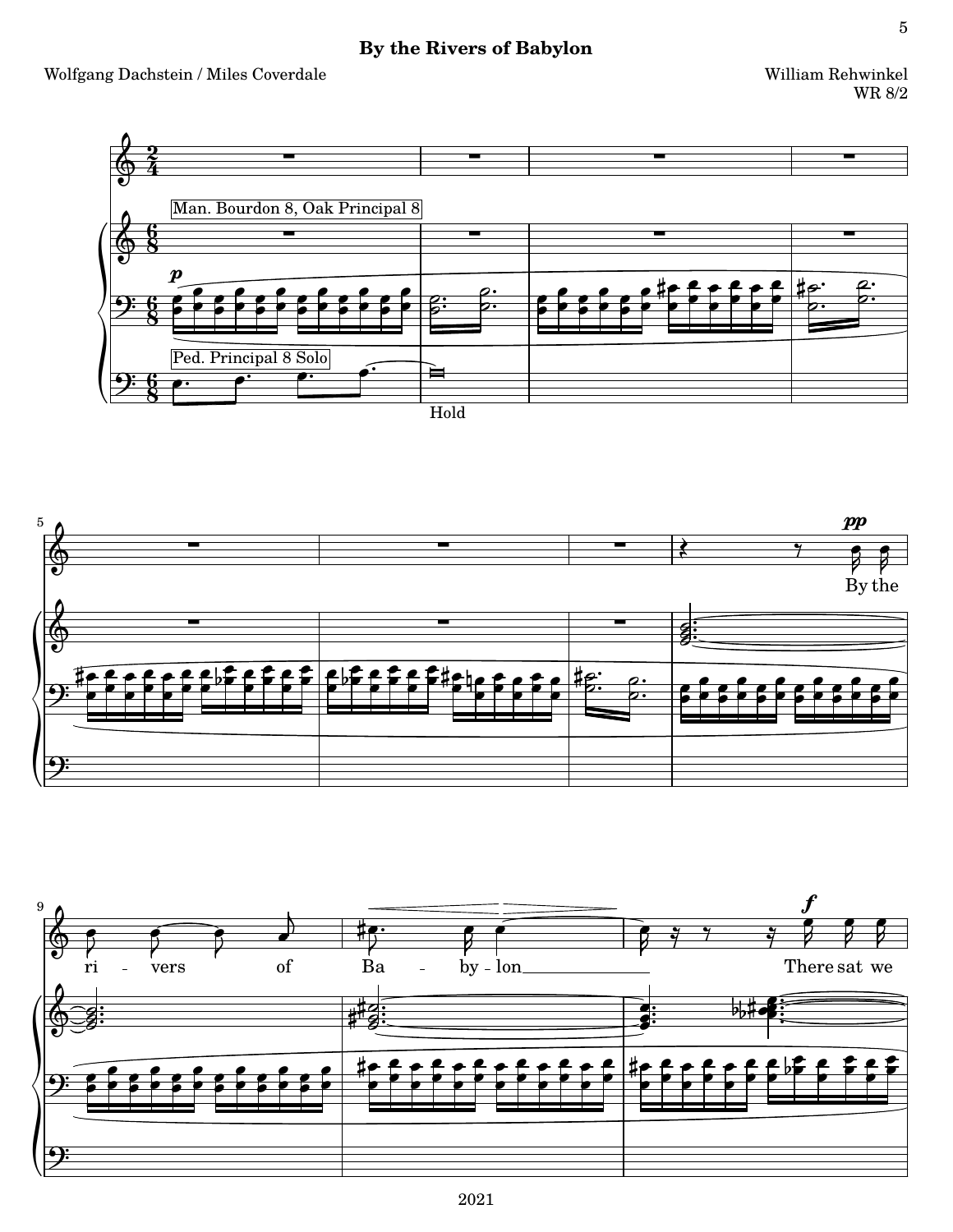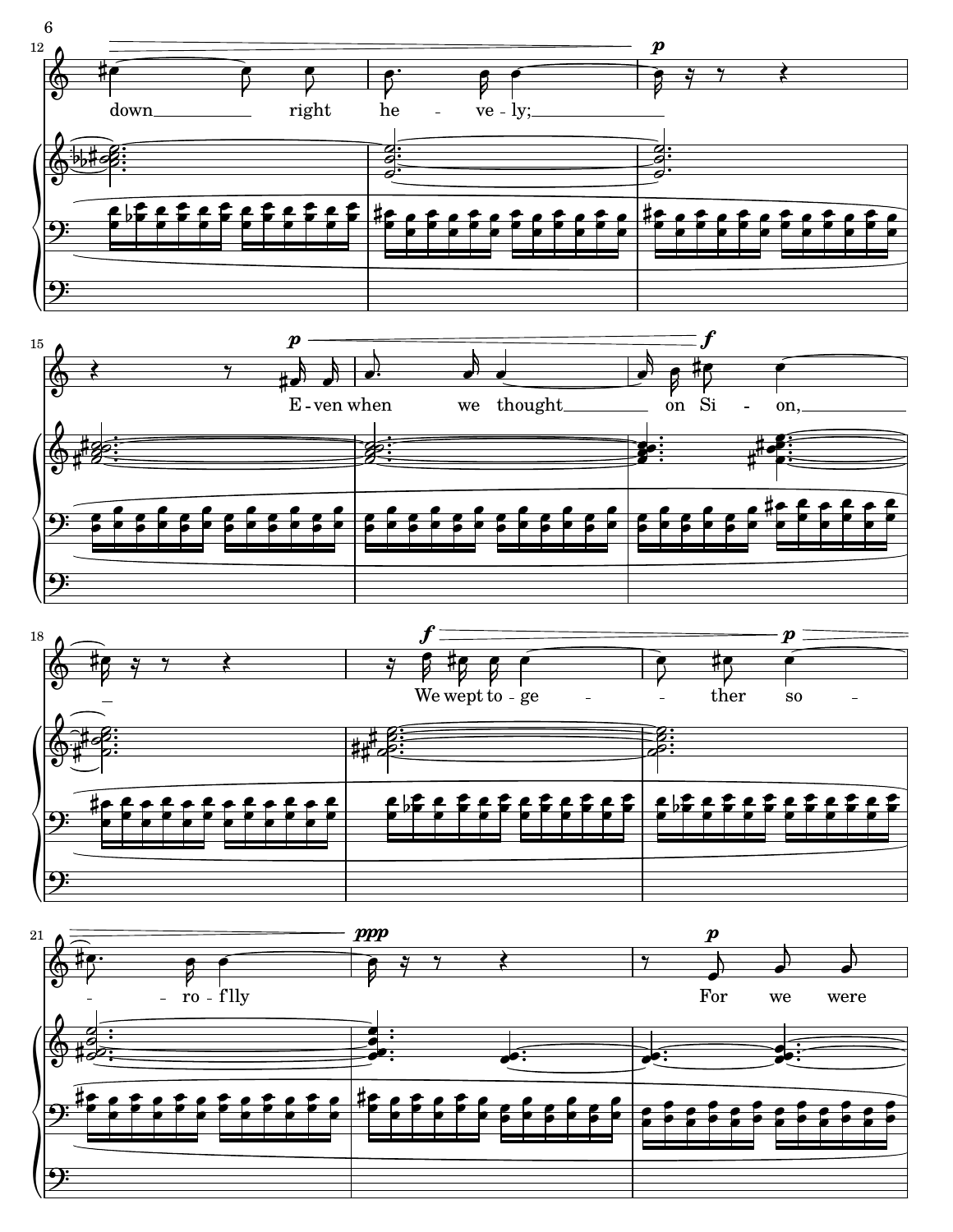







7